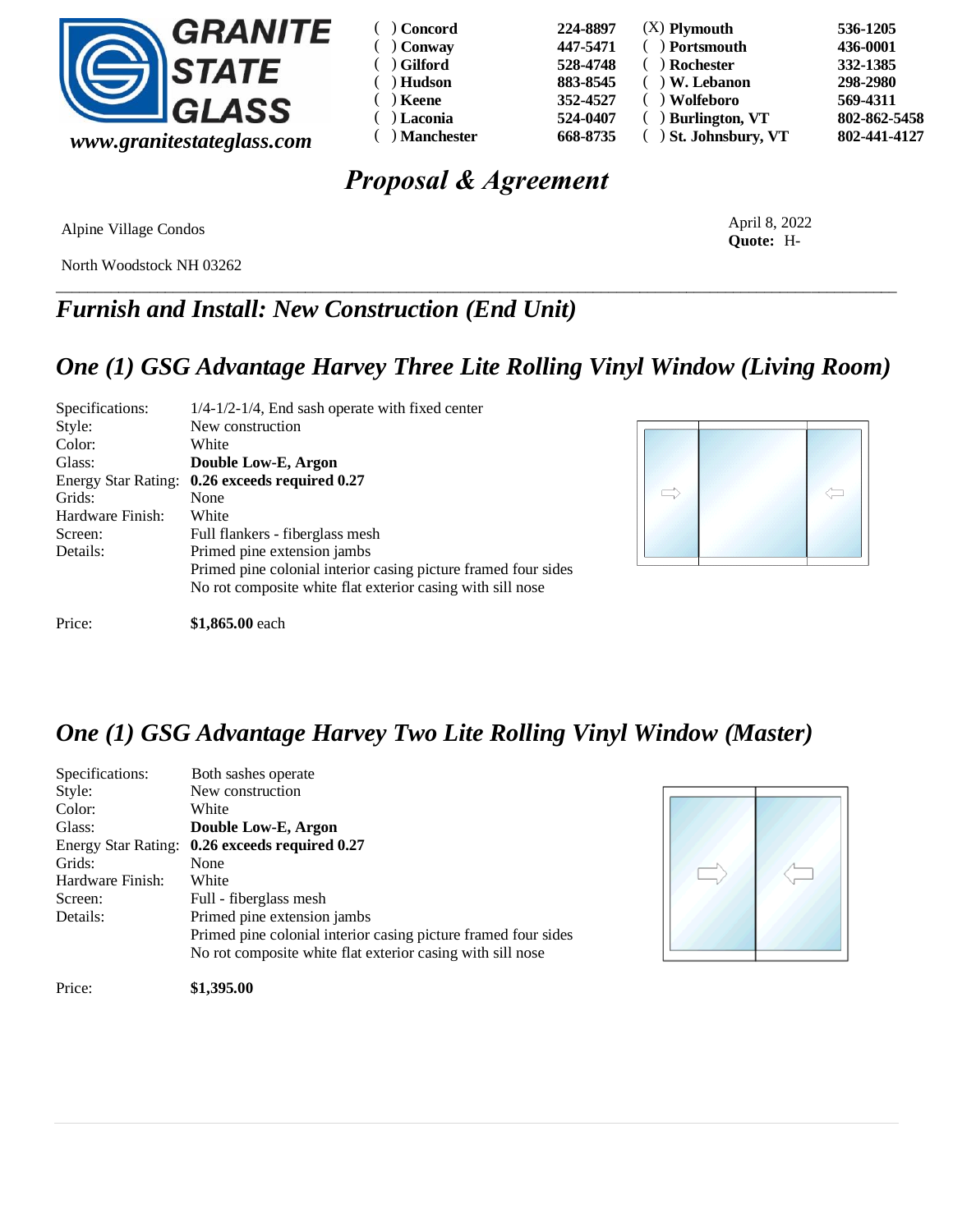

## *One (1) GSG Advantage Harvey Two Lite Rolling Vinyl Window (Kitchen)*

| Specifications:     | Both sashes operate                                            |
|---------------------|----------------------------------------------------------------|
| Style:              | New construction                                               |
| Color:              | White                                                          |
| Glass:              | Double Low-E, Argon                                            |
| Energy Star Rating: | 0.26 exceeds required 0.27                                     |
| Grids:              | None                                                           |
| Hardware Finish:    | White                                                          |
| Screen:             | Full - fiberglass mesh                                         |
| Details:            | Primed pine extension jambs                                    |
|                     | Primed pine colonial interior casing picture framed four sides |
|                     | No rot composite white flat exterior casing with sill nose     |



#### Price: **\$1,225.00**

# *Four (4) GSG Advantage Harvey Two Lite Rolling Vinyl Window (Dining Room, Loft)*

| Specifications:            | Both sashes operate                                            |
|----------------------------|----------------------------------------------------------------|
| Style:                     | New construction                                               |
| Color:                     | White                                                          |
| Glass:                     | Double Low-E, Argon                                            |
| <b>Energy Star Rating:</b> | 0.26 exceeds required 0.27                                     |
| Grids:                     | None                                                           |
| Hardware Finish:           | White                                                          |
| Screen:                    | Full - fiberglass mesh                                         |
| Details:                   | Primed pine extension jambs                                    |
|                            | Primed pine colonial interior casing picture framed four sides |
|                            | No rot composite white flat exterior casing with sill nose     |
|                            |                                                                |



Price: **\$1,250.00** 

## *One (1) GSG Advantage Harvey Two Lite Rolling Vinyl Window (Loft Bed)*

| Specifications:     | Both sashes operate                                            |
|---------------------|----------------------------------------------------------------|
| Style:              | Replacement                                                    |
| Color:              | White                                                          |
| Glass:              | Double Low-E, Argon                                            |
| Energy Star Rating: | 0.26 exceeds required 0.27                                     |
| Grids:              | None                                                           |
| Hardware Finish:    | White                                                          |
| Screen:             | Full - fiberglass mesh                                         |
| Details:            | Primed pine extension jambs                                    |
|                     | Primed pine colonial interior casing picture framed four sides |
|                     | No rot composite white flat exterior casing with sill nose     |
|                     |                                                                |



Price: **\$1,225.00**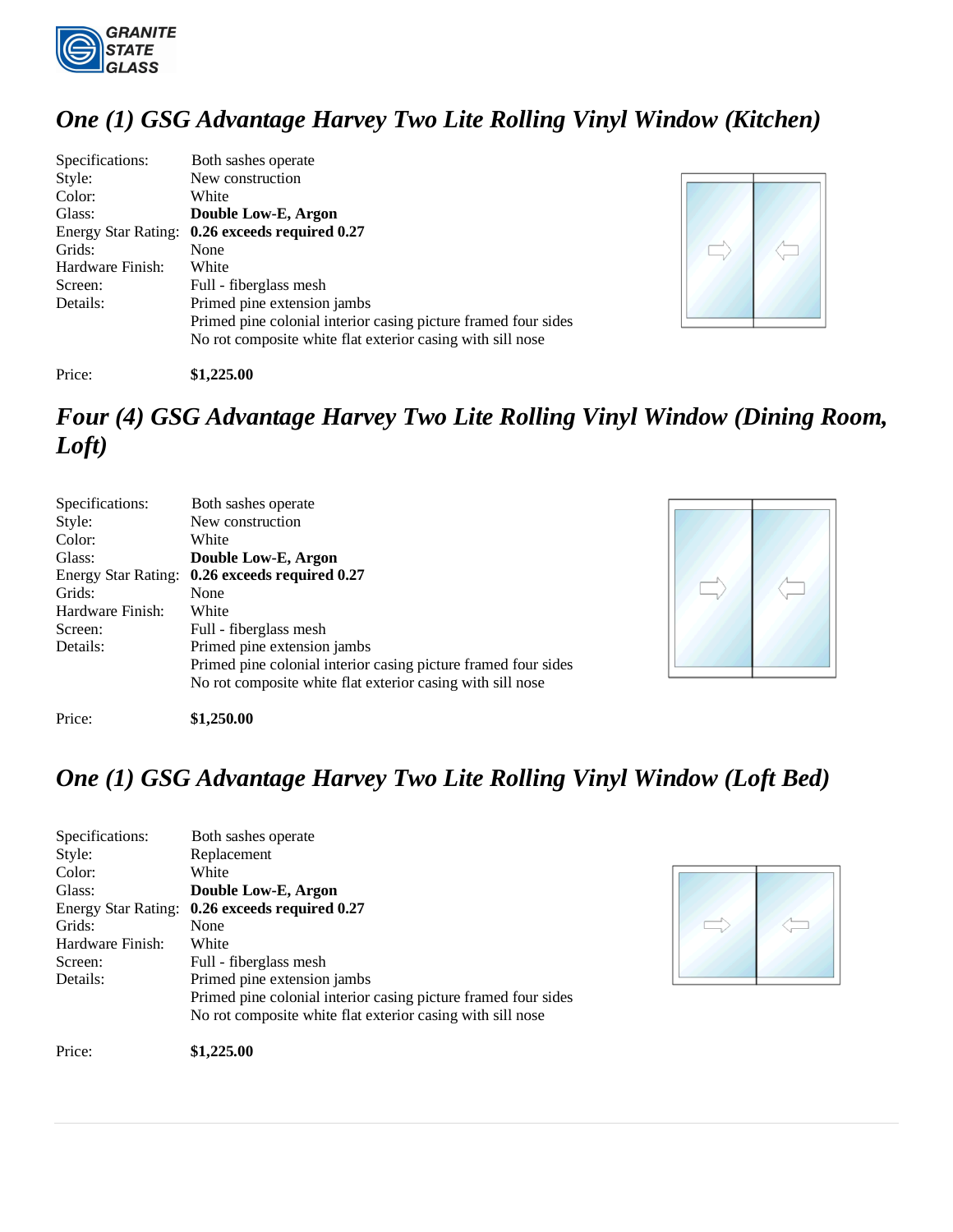

Price: **\$1,255.00** each

## *One (1) GSG Advantage Harvey Single Casement Vinyl Window (Loft)*

| Specifications:            | Hinged Right viewed from exterior                              |
|----------------------------|----------------------------------------------------------------|
| Style:                     | <b>New Construction</b>                                        |
| Color:                     | White                                                          |
| Glass:                     | Low-E, Argon                                                   |
| <b>Energy Star Rating:</b> | Meets required 0.27                                            |
| Grids:                     | None                                                           |
| Hardware Finish:           | White, Compact folding handle                                  |
| Screen:                    | Full - fiberglass mesh                                         |
| Details:                   | Primed pine extension jambs                                    |
|                            | Primed pine colonial interior casing picture framed four sides |
|                            | No rot composite white flat exterior casing with sill nose     |



**Warranties** Granite State Glass - **10 year Service and Workmanship Harvey - Limited Lifetime Transferable on parts, mechanisms and glass (including glass breakage)**

**GSG Advantages Serving the Northern New England Market since 1984 Installation performed by Granite State Glass employees Over 100,000 windows and doors installed Our employees are fully covered by Worker's Compensation Insurance Price match guarantee**

**Includes** Insulation and caulking Removal of all debris and complete cleanup of work area Washing of new windows

**Excludes** Wood rot replacement not specifically listed above Painting or staining